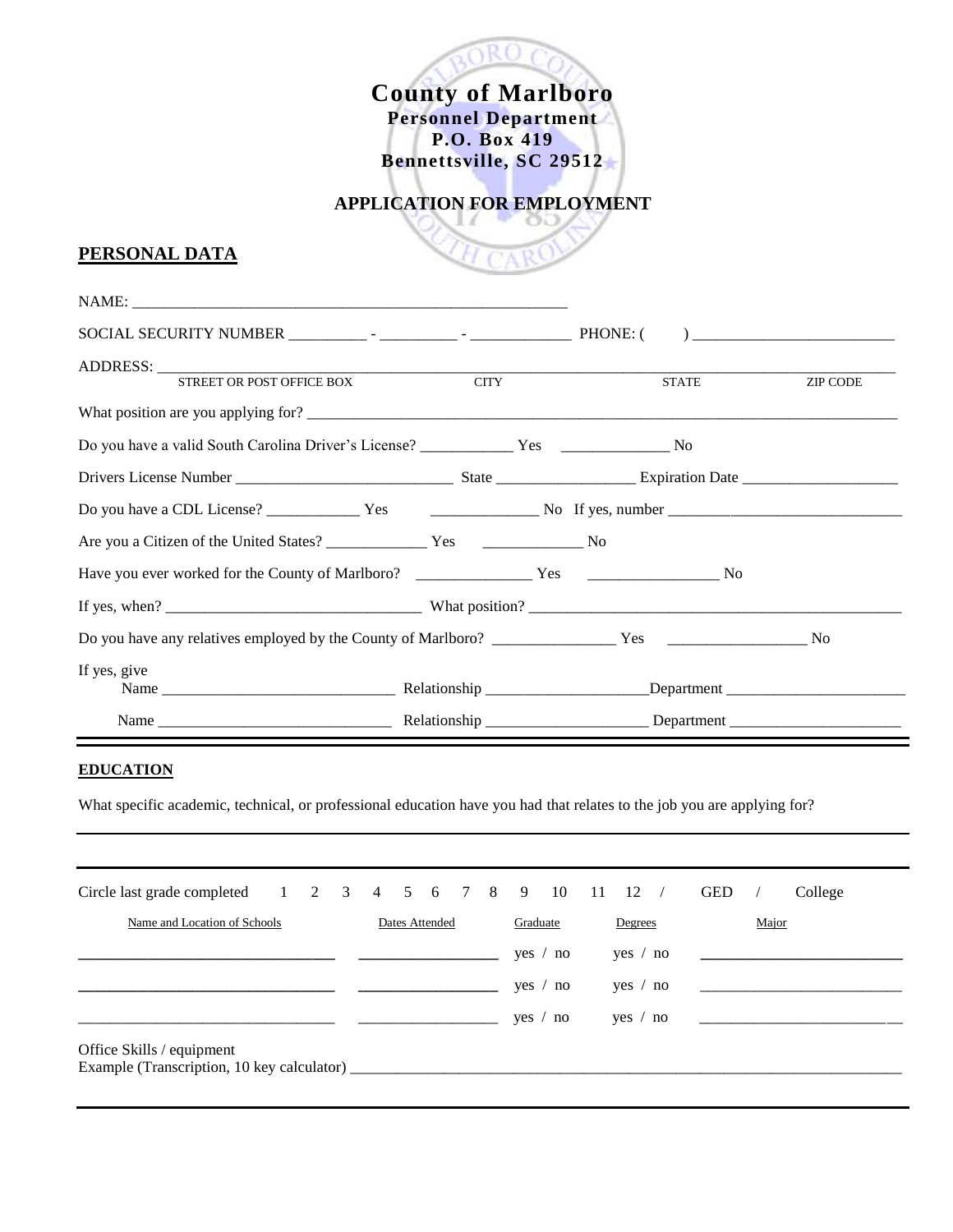|           |    | Equipment you can operate                  |                                                                     |  |                                                                                                                                                                                                                                                                                                                                                                                                                                   |  |
|-----------|----|--------------------------------------------|---------------------------------------------------------------------|--|-----------------------------------------------------------------------------------------------------------------------------------------------------------------------------------------------------------------------------------------------------------------------------------------------------------------------------------------------------------------------------------------------------------------------------------|--|
|           |    |                                            |                                                                     |  |                                                                                                                                                                                                                                                                                                                                                                                                                                   |  |
|           |    |                                            |                                                                     |  |                                                                                                                                                                                                                                                                                                                                                                                                                                   |  |
|           |    | <b>WORK REQUIREMENTS</b>                   |                                                                     |  |                                                                                                                                                                                                                                                                                                                                                                                                                                   |  |
| A.        |    |                                            | Minimum Salary _________________ hourly / weekly / monthly / yearly |  |                                                                                                                                                                                                                                                                                                                                                                                                                                   |  |
| <b>B.</b> |    |                                            |                                                                     |  |                                                                                                                                                                                                                                                                                                                                                                                                                                   |  |
| C.        |    |                                            |                                                                     |  |                                                                                                                                                                                                                                                                                                                                                                                                                                   |  |
| D.        |    |                                            |                                                                     |  |                                                                                                                                                                                                                                                                                                                                                                                                                                   |  |
| Е.        |    |                                            |                                                                     |  |                                                                                                                                                                                                                                                                                                                                                                                                                                   |  |
| F.        |    |                                            |                                                                     |  | $\frac{1}{\sqrt{1-\frac{1}{\sqrt{1-\frac{1}{\sqrt{1-\frac{1}{\sqrt{1-\frac{1}{\sqrt{1-\frac{1}{\sqrt{1-\frac{1}{\sqrt{1-\frac{1}{\sqrt{1-\frac{1}{\sqrt{1-\frac{1}{\sqrt{1-\frac{1}{\sqrt{1-\frac{1}{\sqrt{1-\frac{1}{\sqrt{1-\frac{1}{\sqrt{1-\frac{1}{\sqrt{1-\frac{1}{\sqrt{1-\frac{1}{\sqrt{1-\frac{1}{\sqrt{1-\frac{1}{\sqrt{1-\frac{1}{\sqrt{1-\frac{1}{\sqrt{1-\frac{1}{\sqrt{1-\frac{1}{\sqrt{1-\frac{1}{\sqrt{1-\frac{1$ |  |
|           |    |                                            |                                                                     |  | Conviction of a crime will not be an absolute bar to employment                                                                                                                                                                                                                                                                                                                                                                   |  |
|           |    | <b>EMLOYMENT HISTORY</b>                   |                                                                     |  |                                                                                                                                                                                                                                                                                                                                                                                                                                   |  |
| A.        |    |                                            |                                                                     |  |                                                                                                                                                                                                                                                                                                                                                                                                                                   |  |
| <b>B.</b> |    |                                            |                                                                     |  |                                                                                                                                                                                                                                                                                                                                                                                                                                   |  |
|           |    |                                            |                                                                     |  |                                                                                                                                                                                                                                                                                                                                                                                                                                   |  |
| C.        |    | Your experience is to be fairly evaluated. |                                                                     |  | Read carefully before completing the remainder of this section. It is important that this section be completed in detail if                                                                                                                                                                                                                                                                                                       |  |
|           | 1. |                                            | block for each position, even if it is with the same employer.      |  | Give specific information about the nature and responsibilities of each position you have held. Use a separate                                                                                                                                                                                                                                                                                                                    |  |
|           | 2. | institution.                               |                                                                     |  | List all employment including military service, parttime, and self-employment. Include all periods of<br>unemployment except those during which you were a full time student at an academic or technical                                                                                                                                                                                                                          |  |
|           | 3. | pletion of this application.               |                                                                     |  | A resume may not be substituted for this section. However, a resume may be attached upon full com-                                                                                                                                                                                                                                                                                                                                |  |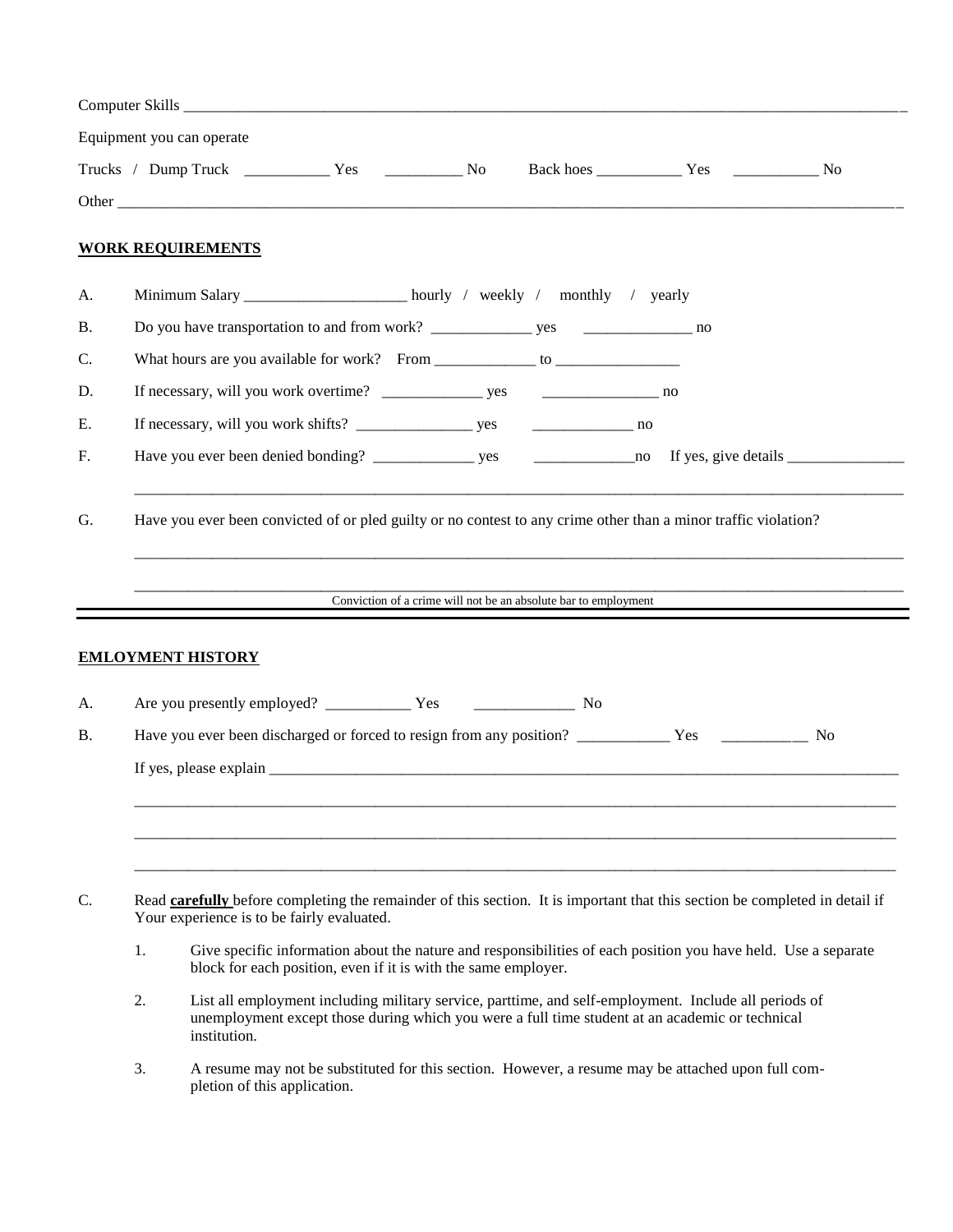- 4. Start with most recent position and work back to first position you held.
- 5. If space is too limited for listing all your employment record, you may use additional sheet of paper following the same format used below. Sign your name and attach to this application.

#### **1. Current or Most Recent Position**

| Dates employed in this position: From $\frac{M_{0.}}{M_{0.}}$ / $\frac{V_{r.}}{V_{r.}}$ To: $\frac{M_{0.}}{M_{0.}}$ / $\frac{V_{r.}}{V_{r.}}$ |  |                   |  |  |
|-----------------------------------------------------------------------------------------------------------------------------------------------|--|-------------------|--|--|
|                                                                                                                                               |  |                   |  |  |
| Description of specific duties:                                                                                                               |  |                   |  |  |
|                                                                                                                                               |  |                   |  |  |
|                                                                                                                                               |  |                   |  |  |
|                                                                                                                                               |  |                   |  |  |
|                                                                                                                                               |  |                   |  |  |
|                                                                                                                                               |  |                   |  |  |
| <b>Next Most Recent Position</b><br>2.                                                                                                        |  |                   |  |  |
|                                                                                                                                               |  |                   |  |  |
| May we contact: <u>Nesan State of</u> No                                                                                                      |  | Supervisor's Name |  |  |
| Dates employed in this position: From $\frac{M_0}{M_0}$ / $\frac{V_T}{V_T}$ To: $\frac{M_0}{M_0}$ / $\frac{V_T}{V_T}$                         |  |                   |  |  |
|                                                                                                                                               |  |                   |  |  |
|                                                                                                                                               |  |                   |  |  |
|                                                                                                                                               |  |                   |  |  |
|                                                                                                                                               |  |                   |  |  |
| Reason for leaving                                                                                                                            |  |                   |  |  |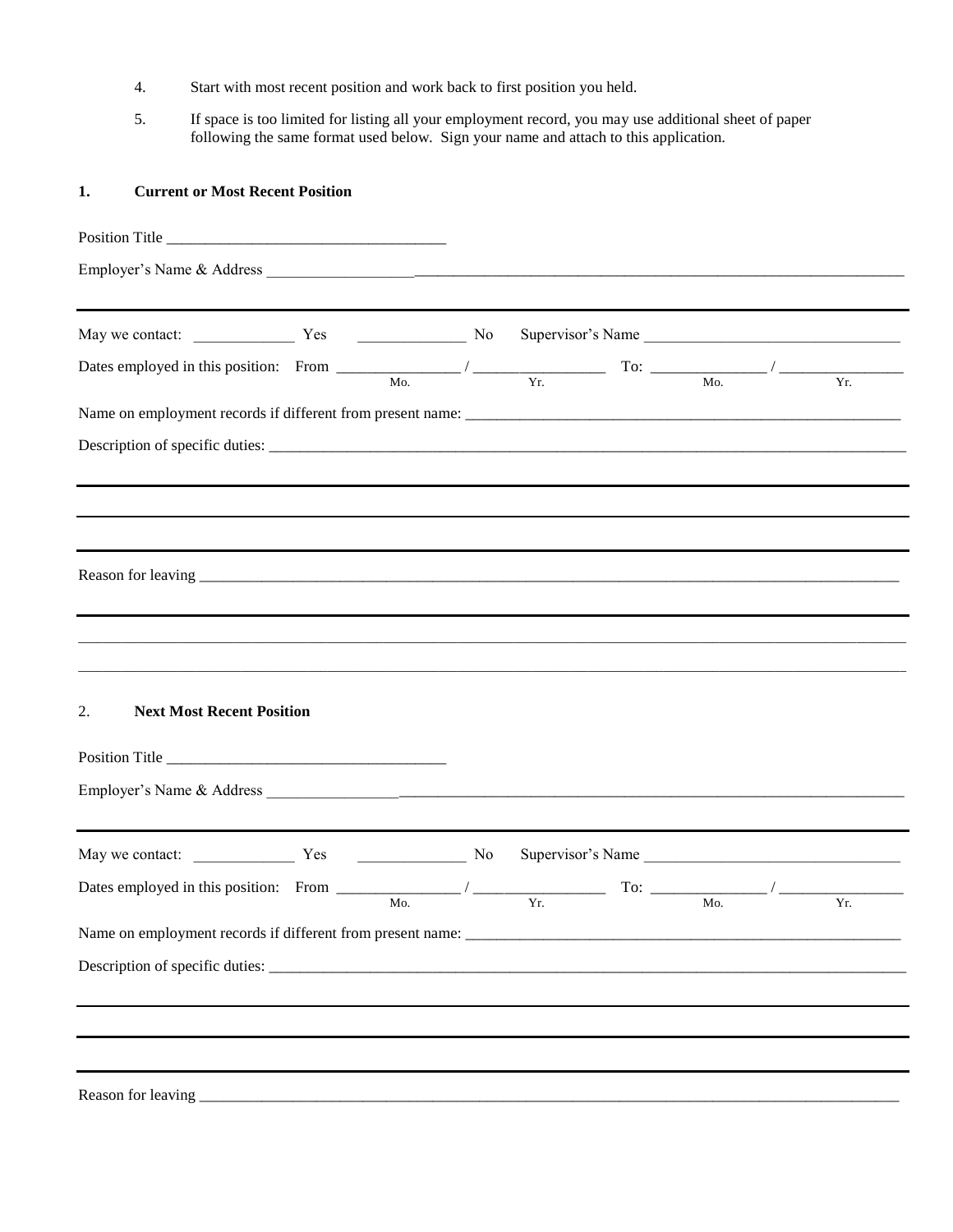3. **Next Most Recent Position**

|             | Dates employed in this position: From $\frac{M_{0.}}{M_{0.}}$ / $\frac{V_{T.}}{V_{T.}}$ To: $\frac{M_{0.}}{M_{0.}}$ / $\frac{V_{T.}}{V_{T.}}$                                                                            |                |  |              |  |
|-------------|--------------------------------------------------------------------------------------------------------------------------------------------------------------------------------------------------------------------------|----------------|--|--------------|--|
|             |                                                                                                                                                                                                                          |                |  |              |  |
|             |                                                                                                                                                                                                                          |                |  |              |  |
|             |                                                                                                                                                                                                                          |                |  |              |  |
|             |                                                                                                                                                                                                                          |                |  |              |  |
|             | <b>ADDITIONAL COMMENTS:</b> Use this space to add comments or information which would help us to evaluate your application.<br>Include any volunteer experience related to the positions (2) for which you are applying. |                |  |              |  |
|             |                                                                                                                                                                                                                          |                |  |              |  |
|             |                                                                                                                                                                                                                          |                |  |              |  |
|             | <b>REFERENCES:</b> List three (3) references. Do not include current or past employers, relatives or past / present employees of the<br>County of Marlboro. Provide full name, address, and phone number.                |                |  |              |  |
| <b>NAME</b> |                                                                                                                                                                                                                          | <b>ADDRESS</b> |  | PHONE NUMBER |  |
|             |                                                                                                                                                                                                                          |                |  |              |  |